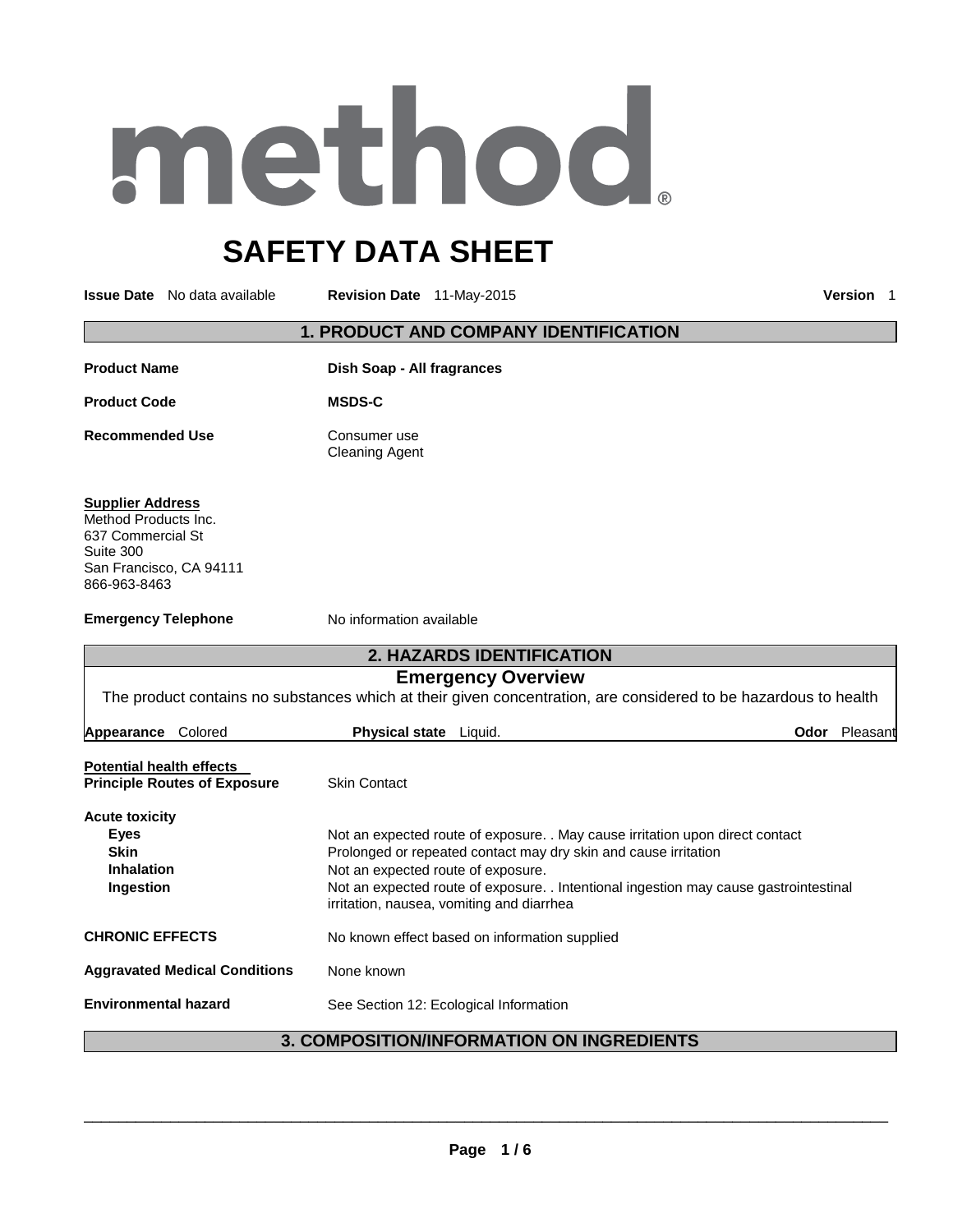# MSDS-C - **Dish Soap - All fragrances Version No data available**

Ē

| <b>Chemical Name</b>                                     | <b>CAS No</b> | Weight-% |
|----------------------------------------------------------|---------------|----------|
| Sulfuric acid, mono-C10-16-alkyl esters, sodium<br>salts | 68585-47-7    | $7 - 13$ |
| Sodium Lauryl Sulfate Solid                              | 151-21-3      | 7-13     |
| D-Glucopyranose, oligomeric, C10-16-alkyl<br>glycosides  | 110615-47-9   | 1-5      |
| Lauramine Oxide                                          | 1643-20-5     | 1-5      |
| D-Glucopyranose, oligomers, decyl octyl<br>glycosides    | 68515-73-1    | 1-5      |
| Methylchloroisothiazolinone                              | 26172-55-4    | < 0.1    |

# **4. FIRST AID MEASURES**

| <b>General advice</b>              | If symptoms persist, call a physician.                                                                            |
|------------------------------------|-------------------------------------------------------------------------------------------------------------------|
| <b>Eve Contact</b>                 | In the case of contact with eyes, rinse immediately with plenty of water and seek medical<br>advice               |
| <b>Skin Contact</b>                | Wash off immediately with plenty of water                                                                         |
| <b>Inhalation</b>                  | Remove to fresh air.                                                                                              |
| Ingestion                          | Do NOT induce vomiting. Clean mouth with water and drink plenty of water. Get medical<br>attention                |
| Note to physicians                 | Treat symptomatically                                                                                             |
| Self-protection of the first aider | Ensure that medical personnel are aware of the material(s) involved and take precautions<br>to protect themselves |

|                                                                                                            |                  |                                                                                                                                                                          | <b>5. FIRE-FIGHTING MEASURES</b> |                                                                        |  |                                                                                                                                                                                            |
|------------------------------------------------------------------------------------------------------------|------------------|--------------------------------------------------------------------------------------------------------------------------------------------------------------------------|----------------------------------|------------------------------------------------------------------------|--|--------------------------------------------------------------------------------------------------------------------------------------------------------------------------------------------|
| <b>Flammable properties</b>                                                                                |                  | Not flammable                                                                                                                                                            |                                  |                                                                        |  |                                                                                                                                                                                            |
| <b>Flash Point</b><br>Method                                                                               |                  | Not flammable                                                                                                                                                            |                                  |                                                                        |  |                                                                                                                                                                                            |
| <b>Suitable Extinguishing Media</b>                                                                        |                  |                                                                                                                                                                          |                                  |                                                                        |  | Dry chemical, CO2, water spray or regular foam Water spray, fog or regular foam Move<br>containers from fire area if you can do it without risk Dike fire-control water for later disposal |
| <b>Unsuitable Extinguishing Media</b>                                                                      |                  |                                                                                                                                                                          |                                  | Do not scatter spilled material with high pressure water streams       |  |                                                                                                                                                                                            |
| <b>Explosion data</b><br><b>Sensitivity to Mechanical Impact</b><br><b>Sensitivity to Static Discharge</b> |                  | None<br>None                                                                                                                                                             |                                  |                                                                        |  |                                                                                                                                                                                            |
| Specific hazards arising from the<br>product                                                               |                  | Some may burn but none ignite readily Those substances designated with a "P" may<br>polymerize explosively when heated or involved in a fire Some may be transported hot |                                  |                                                                        |  |                                                                                                                                                                                            |
| <b>Protective equipment and</b><br>precautions for firefighters                                            |                  |                                                                                                                                                                          |                                  | Wear self contained breathing apparatus for fire fighting if necessary |  |                                                                                                                                                                                            |
| <b>NFPA</b>                                                                                                | Health hazards 0 |                                                                                                                                                                          | <b>Flammability</b> 0            | Stability 0                                                            |  | <b>Physical and Chemical</b>                                                                                                                                                               |
| HMIS                                                                                                       | Health hazards 0 |                                                                                                                                                                          | <b>Flammability 0</b>            | Physical hazards 0                                                     |  | <b>Properties -</b><br>Personal protection -                                                                                                                                               |

# **6. ACCIDENTAL RELEASE MEASURES**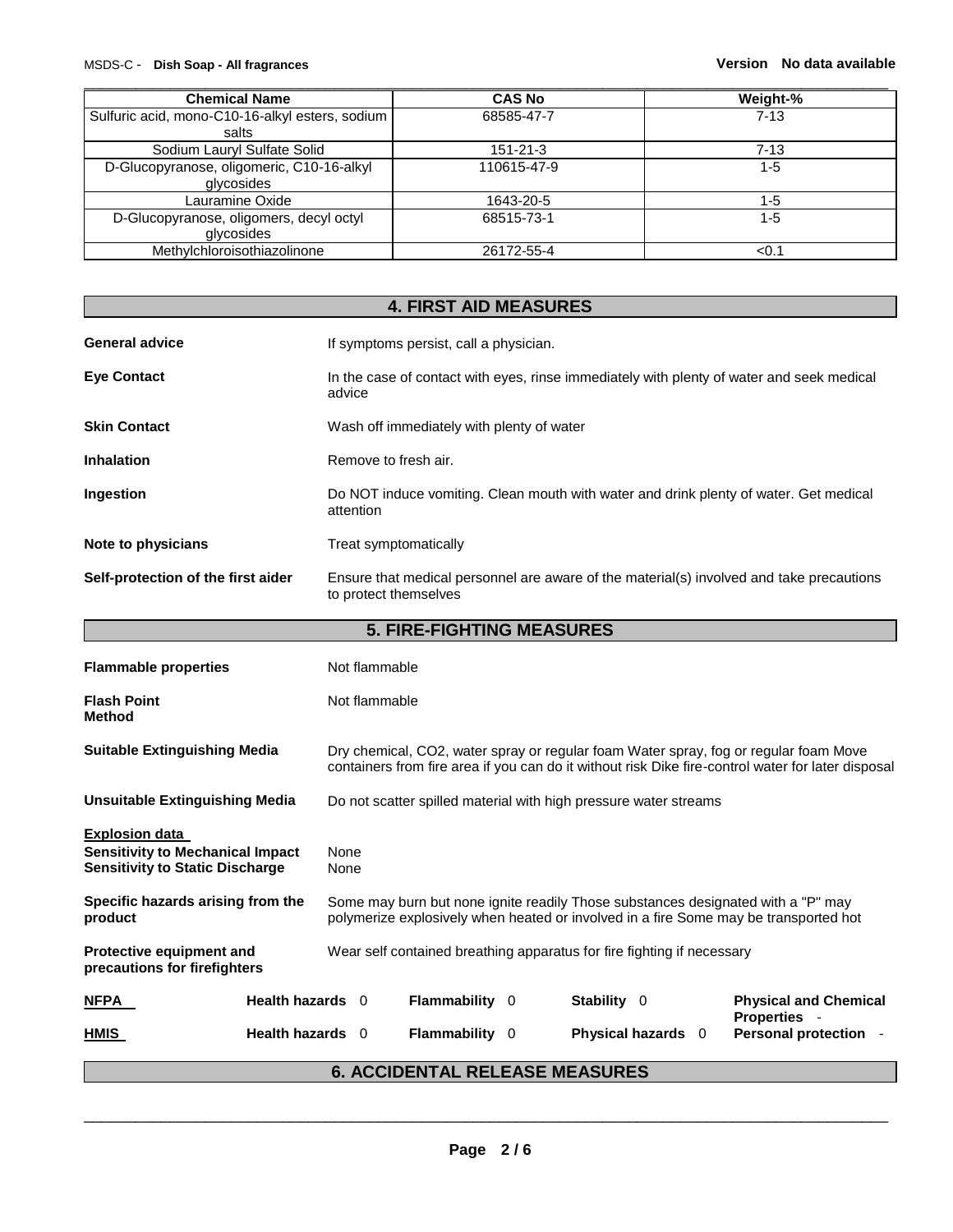**Color Please Color Please Algebra 2013** No information available

| <b>Personal precautions</b>              | Avoid contact with eyes.                                                                        |  |  |
|------------------------------------------|-------------------------------------------------------------------------------------------------|--|--|
| <b>Environmental precautions</b>         | Avoid release to the environment                                                                |  |  |
| <b>Methods for containment</b>           | Prevent dust cloud                                                                              |  |  |
| Methods for cleaning up                  | Take up mechanically, placing in appropriate containers for disposal.                           |  |  |
|                                          | 7. HANDLING AND STORAGE                                                                         |  |  |
| Advice on safe handling                  | Ensure adequate ventilation, especially in confined areas . Avoid contact with eyes.            |  |  |
| <b>Storage Conditions</b>                | Keep out of the reach of children. Keep in a dry, cool and well-ventilated place.               |  |  |
| 8. EXPOSURE CONTROLS/PERSONAL PROTECTION |                                                                                                 |  |  |
| <b>For Household Settings</b>            | This product is safe for consumers and other users under normal and reasonably foreseen<br>use. |  |  |
| <b>For Occupational Settings</b>         | Use safety goggles if splash hazards exist. Avoid prolonged contact with skin and clothing.     |  |  |

\_\_\_\_\_\_\_\_\_\_\_\_\_\_\_\_\_\_\_\_\_\_\_\_\_\_\_\_\_\_\_\_\_\_\_\_\_\_\_\_\_\_\_\_\_\_\_\_\_\_\_\_\_\_\_\_\_\_\_\_\_\_\_\_\_\_\_\_\_\_\_\_\_\_\_\_\_\_\_\_\_\_\_\_\_\_\_\_\_\_\_\_\_

# **9. PHYSICAL AND CHEMICAL PROPERTIES**

Always follow good hygienic work practices.

**Physical state Liquid Continuity** Controller Liquid Pleasant

| <b>Property</b><br>pН<br>Melting point / freezing point<br>Boiling point / boiling range<br><b>Flash Point</b>                   | <b>Values</b><br>$7.6 - 8.5$<br>°°C<br>$\Omega$<br>100 $°C$                        | Remarks • Method                       |
|----------------------------------------------------------------------------------------------------------------------------------|------------------------------------------------------------------------------------|----------------------------------------|
| <b>Evaporation rate</b><br>Flammability (solid,<br>gas)                                                                          | Not flammable<br>$> 1.0$ (water = 1)                                               | Substance does not sustain combustion. |
| <b>Flammability Limit in Air</b><br><b>Upper Flammability Limit</b><br>Lower flammability limit                                  | Not flammable<br>Not flammable                                                     |                                        |
| Vapor pressure<br>Vapor density<br><b>Specific Gravity</b>                                                                       | Not established<br>Not established<br>1.02                                         |                                        |
| Water solubility<br><b>Autoignition temperature</b><br><b>Decomposition temperature</b><br><b>Kinematic viscosity</b>            | completely soluble<br>Not Applicable<br>No information available<br>Not Determined |                                        |
| <b>Dynamic viscosity</b><br><b>Explosive properties</b><br><b>Oxidizing properties</b><br>VOC Content (%)<br><b>Bulk density</b> | 500 - 900 cP @ 25°C<br>Not an explosive<br>None<br>0.48<br>Not established         |                                        |
|                                                                                                                                  |                                                                                    |                                        |

# **10. STABILITY AND REACTIVITY**

| Stability              | Stable under recommended storage conditions |
|------------------------|---------------------------------------------|
| Incompatible materials | None known based on information supplied    |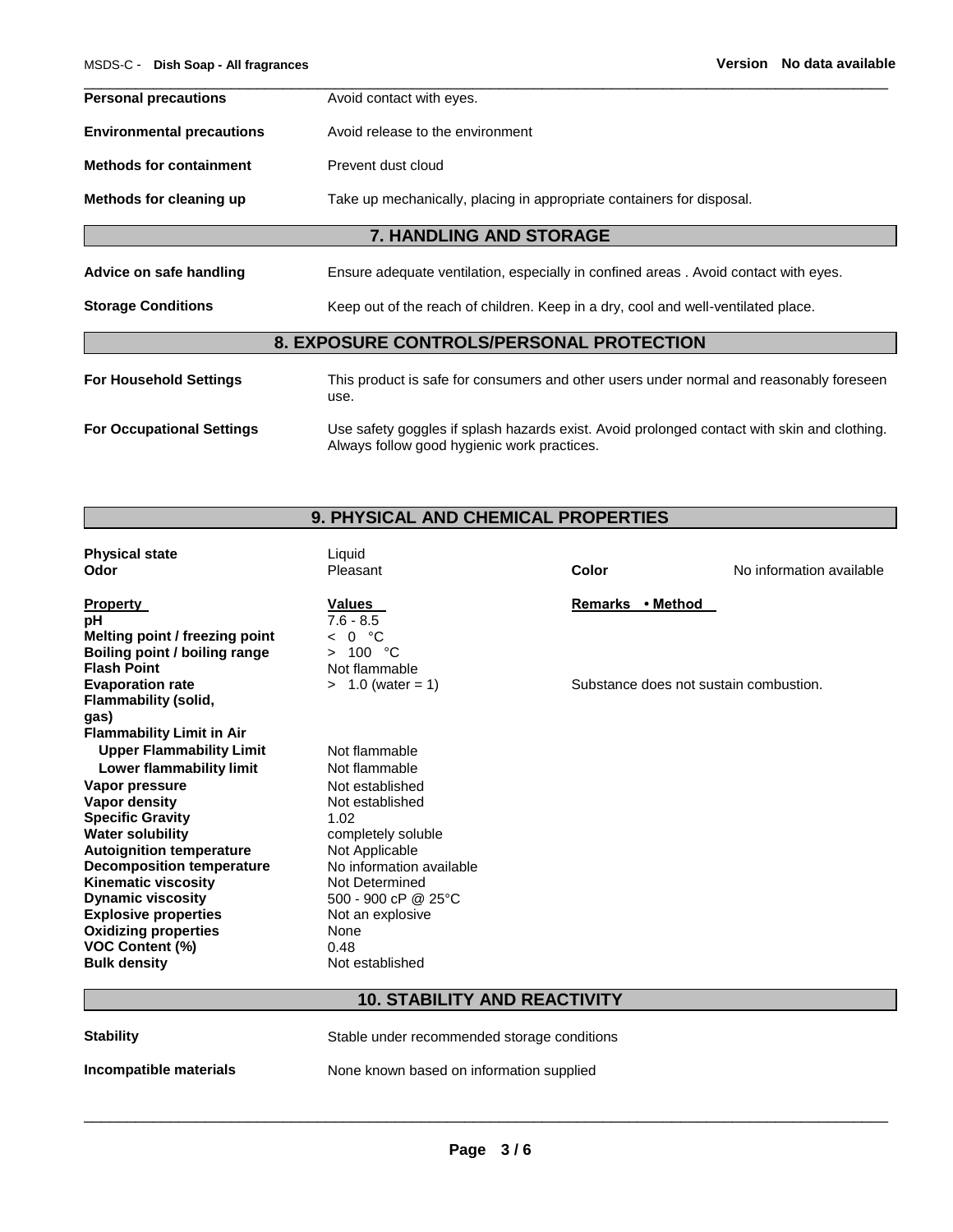**Conditions to Avoid None known based on information supplied** 

# **Hazardous Decomposition Products** None known based on information supplied

**Hazardous polymerization** Hazardous polymerization does not occur

# **11. TOXICOLOGICAL INFORMATION**

\_\_\_\_\_\_\_\_\_\_\_\_\_\_\_\_\_\_\_\_\_\_\_\_\_\_\_\_\_\_\_\_\_\_\_\_\_\_\_\_\_\_\_\_\_\_\_\_\_\_\_\_\_\_\_\_\_\_\_\_\_\_\_\_\_\_\_\_\_\_\_\_\_\_\_\_\_\_\_\_\_\_\_\_\_\_\_\_\_\_\_\_\_

| <b>Acute toxicity</b>      |                                                                                            |
|----------------------------|--------------------------------------------------------------------------------------------|
| <b>Product Information</b> | Product does not present an acute toxicity hazard based on known or supplied information   |
| <b>Eye Contact</b>         | May cause slight irritation                                                                |
| <b>Skin Contact</b>        | Prolonged or repeated contact may dry skin and cause irritation                            |
| Ingestion                  | Intentional ingestion may cause gastrointestinal irritation, nausea, vomiting and diarrhea |

| <b>Chemical Name</b>                         | -D50                               | <b>LD50</b>                          | <b>LC50</b> |
|----------------------------------------------|------------------------------------|--------------------------------------|-------------|
|                                              | Dral                               | Dermal                               | Inhalation  |
| Solid (95%)<br>Sulfate<br>∟aurvi '<br>odiumد | $-97^{-}$<br>์ Rat<br>ma/kc<br>___ | `Rat<br>$-58C$<br>√ mq/ka ′<br>— JUL |             |

# **Chronic toxicity**

| <b>Chronic toxicity</b> | No known effect based on information supplied                                                            |
|-------------------------|----------------------------------------------------------------------------------------------------------|
| Carcinogenicity         | This product does not contain any carcinogens or potential carcinogens as listed by OSHA,<br>IARC or NTP |

```
Target Organ Effects None known
```
# **12. ECOLOGICAL INFORMATION**

# **Ecotoxicity**

Considering the limited amount applied during normal use and the size of the container, the risk of adverse environmental effects is considered small.

| <b>Chemical Name</b>              | Algae/aguatic plants            | Fish                               | Crustacea                     |
|-----------------------------------|---------------------------------|------------------------------------|-------------------------------|
| Sodium Lauryl Sulfate Solid (95%) | 117: 96 h Pseudokirchneriella   | 10.2 - 22.5: 96 h Pimephales       | 1.8: 48 h Daphnia magna mg/L  |
|                                   | subcapitata mg/L EC50           | promelas mg/L LC50 semi-static 4.3 | EC <sub>50</sub>              |
|                                   |                                 | - 8.5: 96 h Oncorhynchus mykiss    |                               |
|                                   |                                 | mg/L LC50 static                   |                               |
| Citric Acid Solution              |                                 |                                    | 120: 72 h Daphnia magna mg/L  |
|                                   |                                 |                                    | EC50                          |
| Methylchloroisothiazolinone       | $0.03 - 0.13$ : 96 h            | 1.6: 96 h Oncorhynchus mykiss      | 4.71: 48 h Daphnia magna mg/L |
|                                   | Pseudokirchneriella subcapitata | mg/L LC50 semi-static              | EC <sub>50</sub>              |
|                                   | mg/L EC50 static                |                                    |                               |
| <br>.<br>.                        | $-1$ $-1$ $-1$                  | $\cdot$ $\cdot$ $\cdot$<br>.       | .<br>.                        |

**Persistence and degradability** The surface active component(s) used in this product are readily biodegradable.

| <b>Chemical Name</b>                           | coefficient<br>∍-<br>tion<br>. |
|------------------------------------------------|--------------------------------|
| Solid<br>(95%<br>Sulfate<br>sodium<br>∟aurvi ⊺ | . . U                          |
| Methylchloroisothiazolinone                    | $-$<br>v. 1 J                  |

# **13. DISPOSAL CONSIDERATIONS**

**Contaminated packaging** Dispose of in accordance with federal, state and local regulations. Recover or recycle if possible.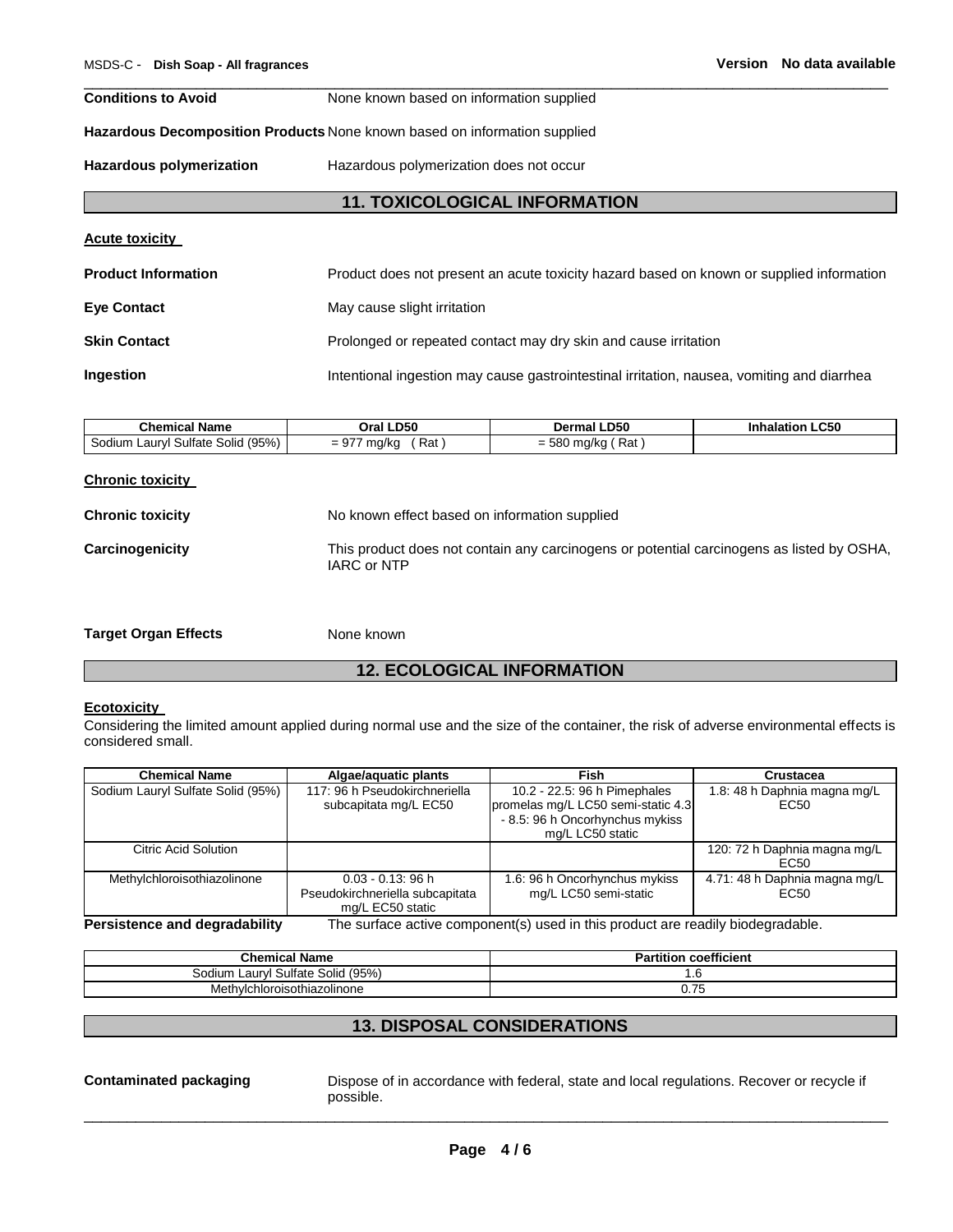# **14. TRANSPORT INFORMATION**

\_\_\_\_\_\_\_\_\_\_\_\_\_\_\_\_\_\_\_\_\_\_\_\_\_\_\_\_\_\_\_\_\_\_\_\_\_\_\_\_\_\_\_\_\_\_\_\_\_\_\_\_\_\_\_\_\_\_\_\_\_\_\_\_\_\_\_\_\_\_\_\_\_\_\_\_\_\_\_\_\_\_\_\_\_\_\_\_\_\_\_\_\_

| <b>DOT</b>  | Not regulated |
|-------------|---------------|
| <b>TDG</b>  | Not regulated |
| <b>MEX</b>  | Not regulated |
| ICAO (air)  | Not regulated |
| <b>IATA</b> | Not regulated |
| <b>IMDG</b> | Not regulated |
| RID         | Not regulated |
| <b>ADR</b>  | Not regulated |
| ADN         | Not regulated |

# **15. REGULATORY INFORMATION**

| <b>International Inventories</b> |          |
|----------------------------------|----------|
| TSCA                             | Complies |
| DSL                              | Complies |
| <b>NDSL</b>                      | Complies |
| <b>EINECS</b>                    | Complies |
| <b>ELINCS</b>                    | Complies |
| <b>ENCS</b>                      | Complies |
| <b>IECSC</b>                     | Complies |
| <b>KECL</b>                      | Complies |
| <b>PICCS</b>                     | Complies |
| <b>AICS</b>                      | Complies |

| <b>Chemical Name</b>                                        | <b>TSCA</b> | <b>DSL</b> | <b>NDSL</b> | <b>EINECS</b> | <b>ELINCS</b> | <b>ENCS</b> | <b>IECSC</b> | <b>KECL</b> | <b>PICCS</b> | <b>AICS</b> |
|-------------------------------------------------------------|-------------|------------|-------------|---------------|---------------|-------------|--------------|-------------|--------------|-------------|
| Sulfuric acid,                                              | Present     | х          |             | Present       |               | Present     | X            | Present     | х            | х           |
| mono-C10-16-alkyl esters,                                   |             |            |             |               |               |             |              |             |              |             |
| sodium salts                                                |             |            |             |               |               |             |              |             |              |             |
| Sodium Lauryl Sulfate Solid<br>(95%)                        | Present     | x          |             | Present       |               | Present     | X            | Present     | X            | X           |
| D-Glucopyranose,<br>oligomeric, C10-16-alkyl<br>glycosides  | Present     | X          |             |               |               | Present     | X            | Present     | X            | X           |
| C12 Alkyldimethylamine<br>oxide (Lauramine Oxide<br>(100%)) | Present     | x          |             | Present       |               | Present     | X            | Present     | x            |             |
| D-Glucopyranose, oligomers,<br>decyl octyl glycosides       | Present     | X          |             |               |               |             | X            | Present     | X            | x           |
| Methylchloroisothiazolinone                                 | Present     |            |             | Present       |               | Present     | X            | Present     | x            |             |

**DSL/NDSL** - Canadian Domestic Substances List/Non-Domestic Substances List

**EINECS/ELINCS** - European Inventory of Existing Chemical Substances/European List of Notified Chemical Substances

**ENCS** - Japan Existing and New Chemical Substances

**IECSC** - China Inventory of Existing Chemical Substances

**KECL** - Korean Existing and Evaluated Chemical Substances

**PICCS** - Philippines Inventory of Chemicals and Chemical Substances

**AICS** - Australian Inventory of Chemical Substances

# **US Federal Regulations**